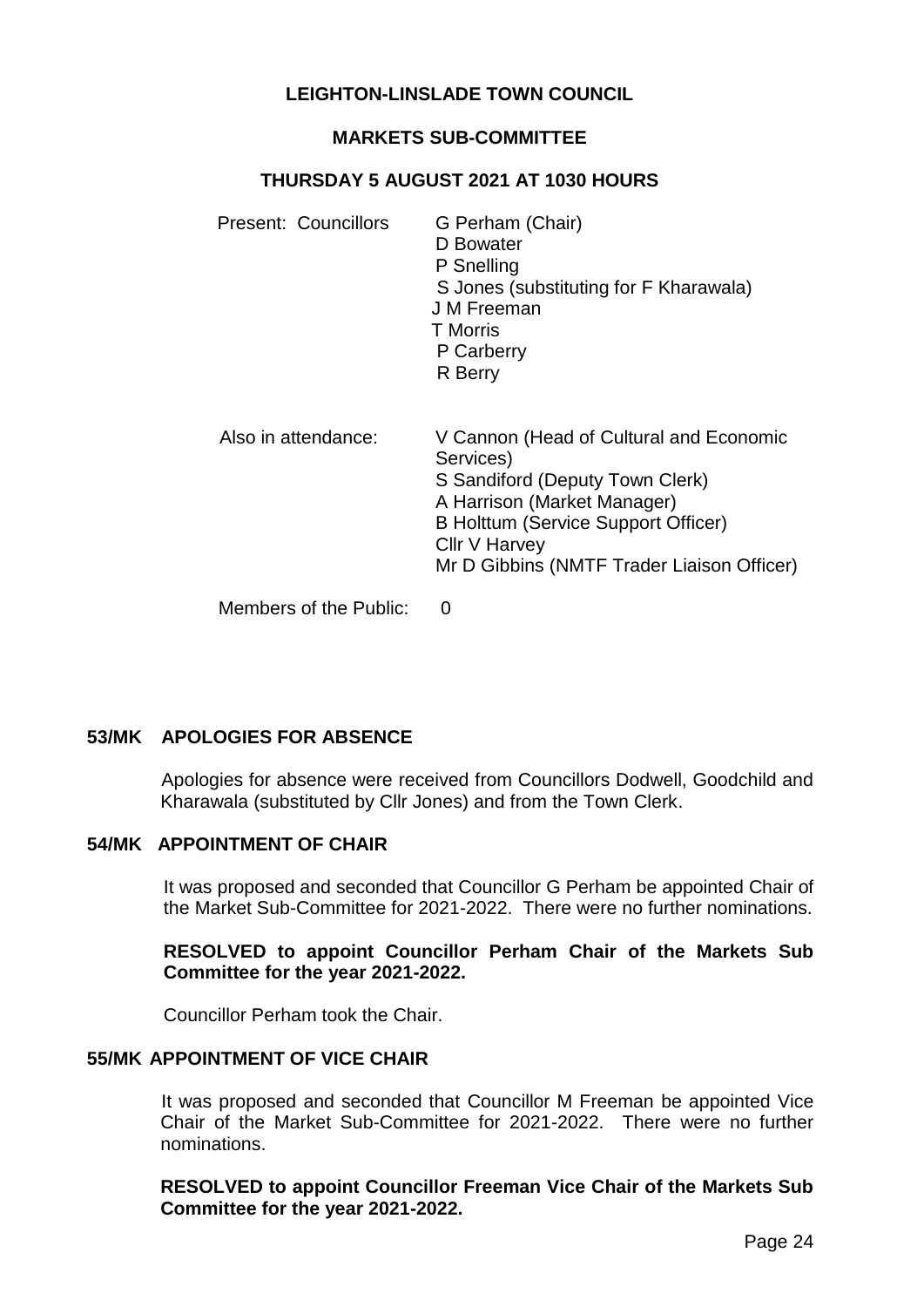#### **56/MK DECLARATIONS OF INTEREST**

No declarations were made and no dispensations were requested.

#### **57/MK QUESTIONS FROM THE PUBLIC**

There were no questions from the public.

## **58/MK MINUTES OF THE PREVIOUS MEETING**

The Sub-Committee received the draft minutes of the previous meeting, held on 25 February 2021 for consideration.

One correction was made to the attendee list confirming that Mr D Gibbins be recorded in attendance as Chair of the trader group and not as a member of the public.

**RESOLVED that the minutes of the Markets Sub-Committee meeting held on 25 February 2021 be approved as a correct record and were signed accordingly.**

## **59/MK MARKET GENERAL UPDATE**

The Sub-Committee received a general market update report and several appendices for consideration. These included updates on delivery of activity in the last quarter of 2020-21 and the first quarter of 2021-22, pitch usage, safety guidelines, social media communications, planned visiting markets and staffing. The Sub-Committee welcomed Bethany Holttum as the new support officer. The Sub-Committee received the market annual work plan and noted the planned activity.

There had been 21 casual traders and it was hoped that at least 5 would become permanent traders, as the revised market layout following the lessening of Covid-19 safety restrictions would allow space for market expansion. This would also allow for the resumption of the charity market stalls and it was hoped that the French Market would visit later in the year.

It was noted that the recent (3 August) children's playday on the market had been well received and that further information in respect of the Farmers' Market was due to the next meeting.

The Sub-Committee noted that the resolution made by Policy & Finance Committee on 19 April 2021 to endorse the use of the provisions of Part 111 of the Food Act 1984 alongside the Market Charter, to endorse the Market Rights public statement and to endorse the Visiting Markets Terms and Conditions would safeguard the Market's position.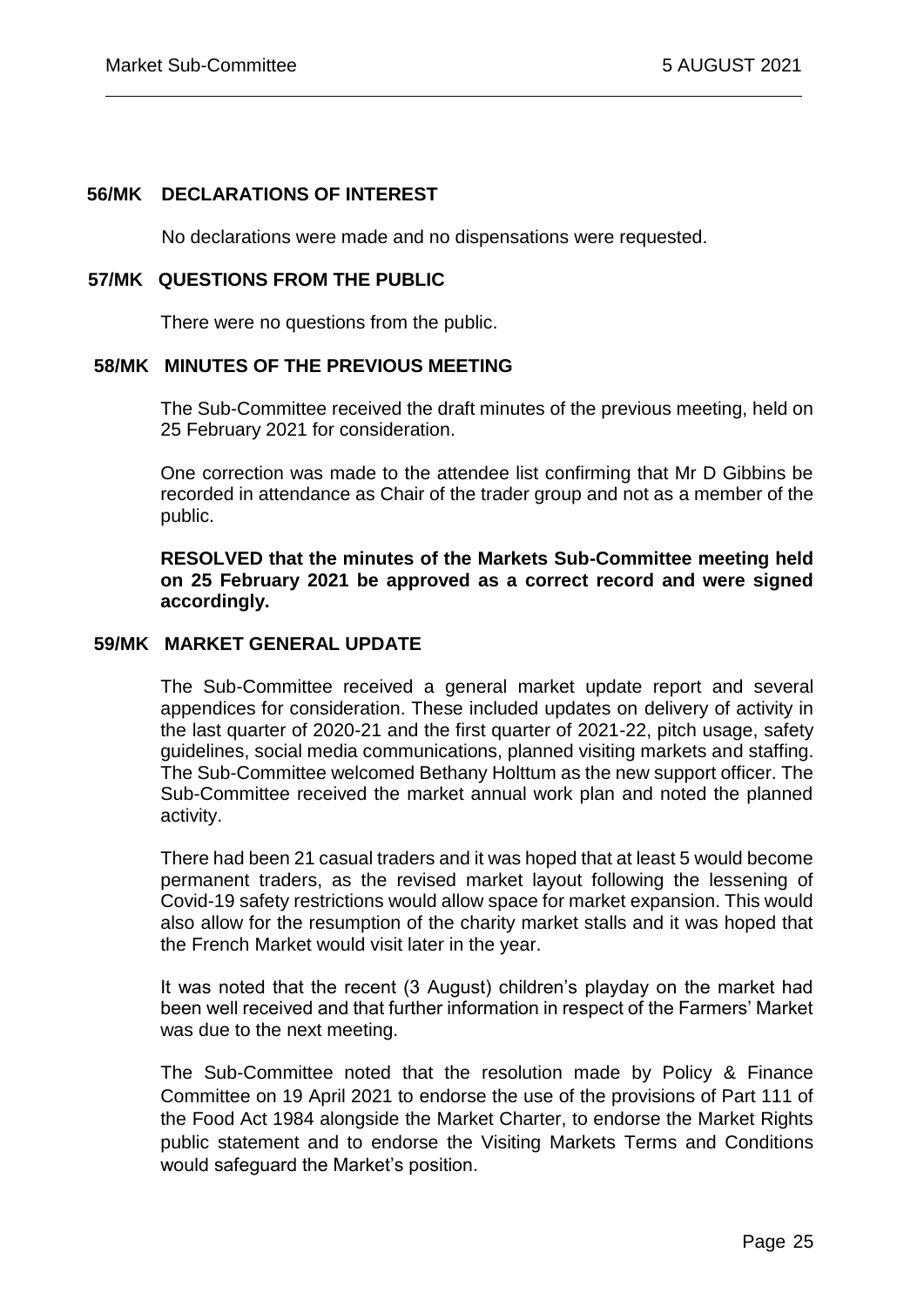A point was raised regarding market layout and that for stalls using solid rear walls, it could appear that a "tunnel" was being created between stalls and shops, which might appear unwelcoming or off-putting to pedestrians. The Market Manager would continue to work with individual traders on this. It was noted that there was already liaison between the market and the shops and this would continue.

A question was asked regarding recycling, particularly of crisp packets. There was more work to be done on this for consideration by Council, which would receive updates on its adopted environmental ambitions. It was agreed at the previous committee meeting that a town wide approach might be needed rather than the market leading on this.

The Sub-Committee received a report and a verbal update on the survey done with market visitors at the Central Bedfordshire Community Action Day on 13 July. 69 people had taken the survey and key findings were that most people visited in the morning, most people had walked into the town and that for most people, visiting the market was not the primary purpose of their visit to the town centre. Anecdotal evidence suggested that visitors were coming into town for a number of reasons but were choosing to make their visit on a market day as an added benefit. The survey results had been sent to Central Bedfordshire Council colleagues for information and it was suggested that the survey be repeated later in the year.

## **RESOLVED to note the reports**.

## **60/MK YOUNG TRADER SCHEME**

The Sub-Committee received a report to inform members of proposals to start a new scheme supporting Young Traders on the market.

**RESOLVED to secure the National Market Treader Federation (NMTF) insurance cover at a cost of £250 using cost centre 412/4519, to enable young traders to commence trading at low cost and from 16 to 30 years of age.**

## **61/MK REVIEW OF MARKET OPENING HOURS**

The Sub-Committee received and considered a report regarding market opening times. The Town Council had previously (pre-Covid) published opening times of 9am – 4pm but this had been reduced during the pandemic period to finishing at 3pm. It was felt that 3pm was more reflective of actual operational practice and noted that some traders did most of their sales in the first couple of hours of trading. A proposal was made to agree to 8:30am – 3:00pm, with vans not permitted on site after 8:30pm or before 3:00pm, and that this could be further reviewed later in the year, recognising that shopping habits had changed significantly during the pandemic and might continue to change.

## **RESOLVED to change the market opening hours to 8:30am – 3:00pm, that**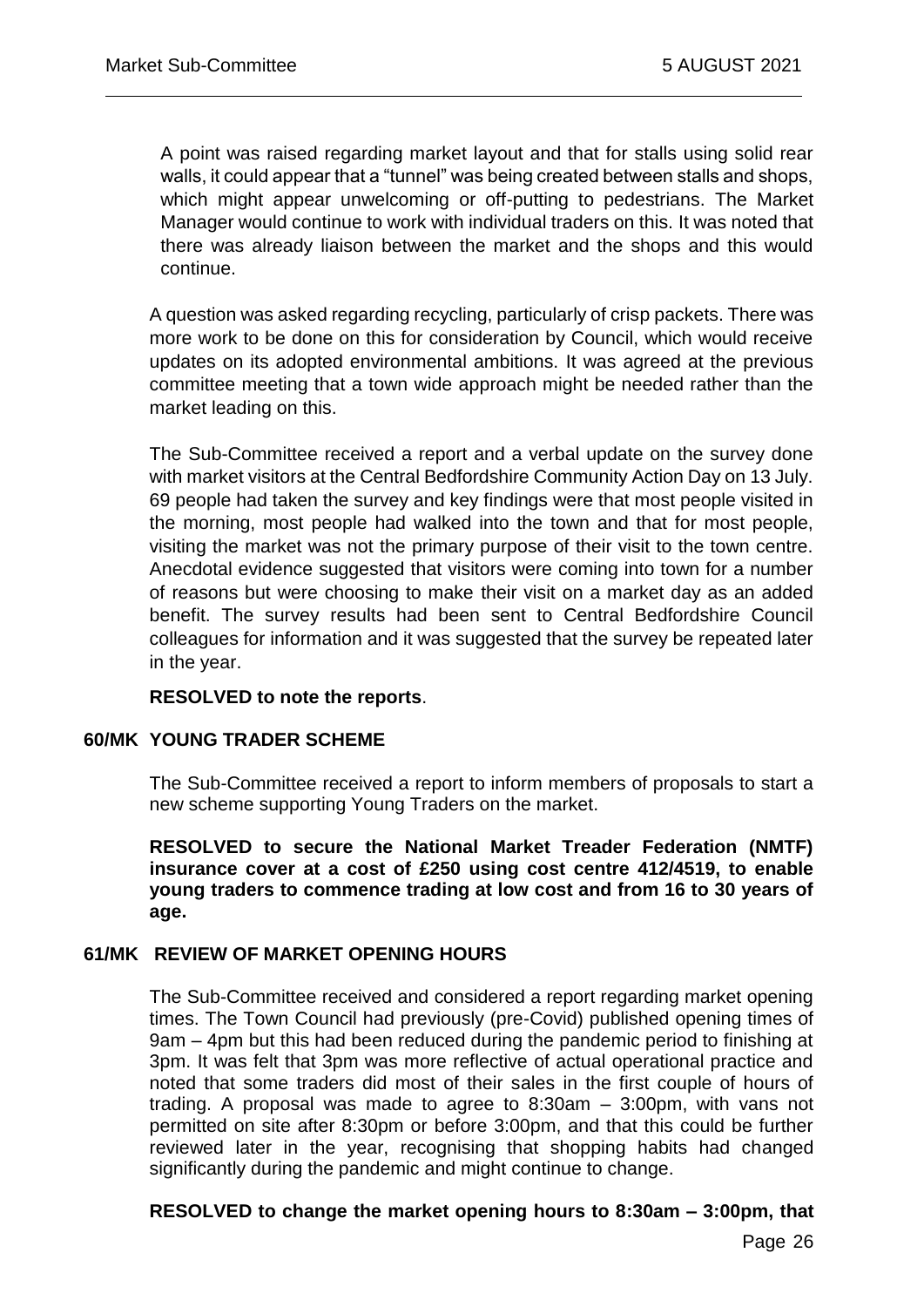#### **this change commences from 30 September 2021 and it be reviewed in 12 months' time.**

## **62/MK TRADER REPRESENTATION**

The Sub Committee received and considered a report for a proposal for a meeting-by-meeting approach to co-opting market traders onto the sub committee for all or part of a meeting, plus proposed arrangements for traders to request agenda items for a meeting.

Since the drafting of the report, Mr Gibbins had now been formally confirmed as the National Market Trader Federation Liaison Officer. The Sub-Committee agreed that the recommendations at 1.1 in the report were therefore no longer applicable, but agreed to put forward the proposed arrangements in respect of agenda items proposed by traders.

**RECOMMENDED to the Cultural and Economic Services Committee to approve the proposed guidelines for how traders may submit a request for an agenda item for the Market Sub-Committee.**

#### **63/MK BUDGET REPORT**

The Sub-Committee received budget reports for the last quarter of 2020-21 and the first quarter of 2021-22.

It was noted that the Covid-19 pandemic had had a significant impact on the 2020- 21 financial year, with pitch fees waived for permanent traders, reflecting the very challenging trading conditions given the periods of lockdown and restrictions on non-essential trading.

The figures for the first quarter of 2021-22 reflected a positive start and it was hoped this would continue as the country continued to recover from the pandemic and return to more normal shopping patterns.

The trader Liaison Officer thanked the Council for its assistance in waiving the pitch rent fees during 2020/21, stating that the decision had helped traders significantly

Committee asked officers to pass on their thanks to all of the traders for their ongoing support of the Market over the last 18 months and for their resilience throughout the pandemic.

#### **RESOLVED to note the report.**

The meeting closed at 1141 hours.